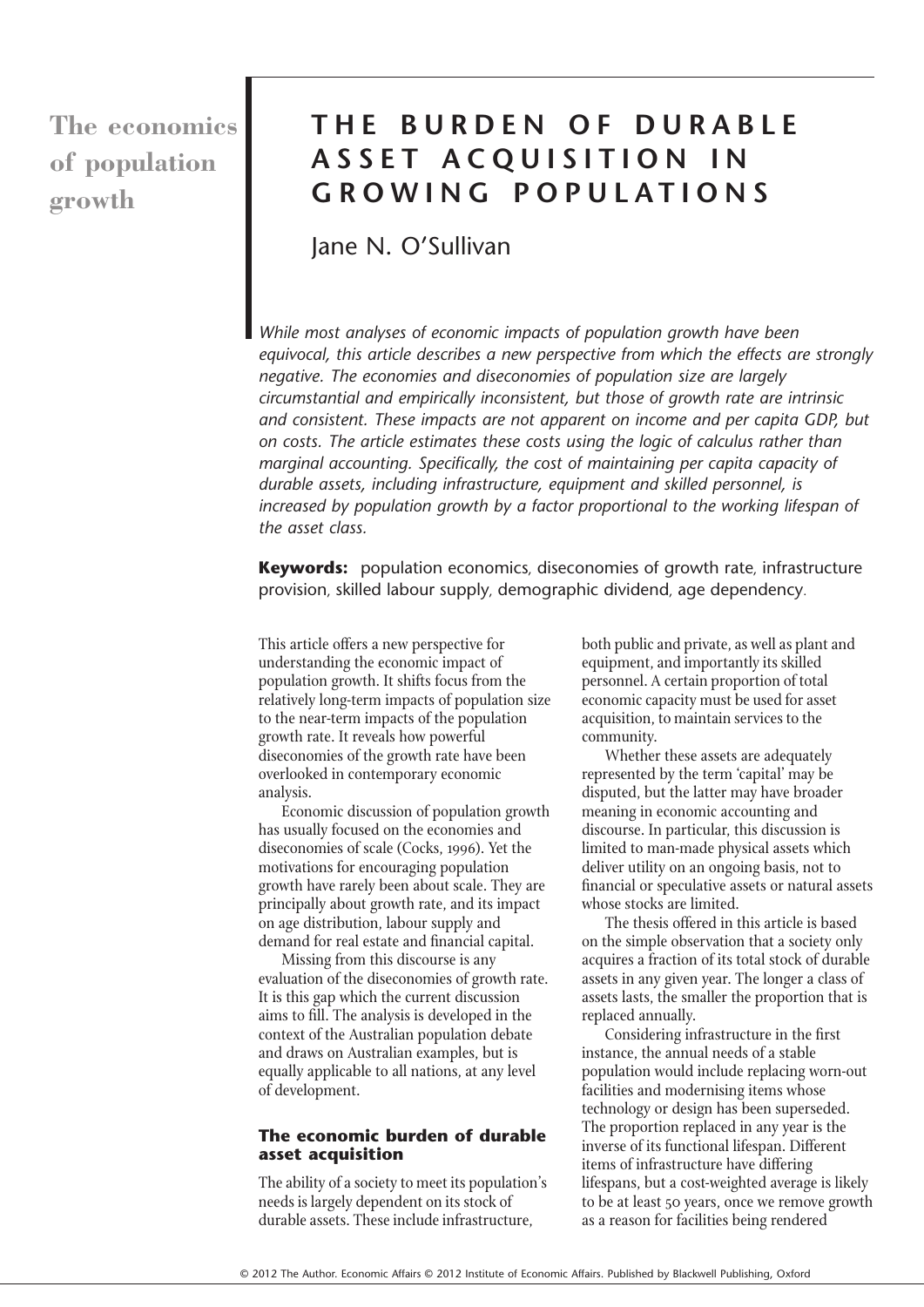obsolete. That would imply the need to replace no more than 2% of all infrastructure annually. The exact figure is not important here for the demonstration of the concept.

If population is growing at 1% per annum, the society needs to expand the capacity of its entire stock of infrastructure by 1% per annum, to avoid building up an infrastructure deficit, with negative impacts on access to and quality of services. The burden of infrastructure creation is thus increased by at least 50%, compared with a stable population: 2% replacement plus 1% in addition.

The same principle applies to the skilled workforce – to human capital formation. Professional or trade training is an up-front cost incurred before the working life begins. Australian graduates have a workforce participation rate of around 87%, and might average 43 years of post-graduation working age. This implies an average working life of 37 years. In a stable population with even age cohorts, annual retirements would be  $100/37 = 2.7%$  per year. Thus, the annual training requirement of a stable population with even age cohorts would be to graduate 2.7% of the workforce in any particular vocation.

Should the workforce be required to expand by 1% in the following year, graduations would need to equal 3.7% to cover retirements and growth, an increase of  $(1 \times 100)/2.7 = 37\%$ over the stable population training requirement. As with the infrastructure example, the second ratio reverses the first, so the percentage increase in annual burden for each per cent growth is equal to the working lifespan in years. At 2% population growth rate, graduations would need to be 4.7% of the graduate workforce, an increase of 74% over the requirement of a stable population.

In this respect, skilled personnel are no different from hospitals, power stations, buses and trains, or furniture and white goods. Thus, in comparison with a stable population, for any class of durable asset:

#### *Increase in acquisition burden* (%) =

#### working life (years) x **p**opulation growth rate (% per annum)

The above formula serves mainly as a statement of principle. It would apply where a previously stable population begins to grow. A number of factors may modify the effect in practice.

The most predictable factor is the impact of growth rate on the retirement rate of assets reaching the end of their life. In a population which has been growing at a steady rate for a period exceeding the lifespan of the asset class in question, the proportion of assets reaching the end of their life will be reduced because their cohort has been diluted by larger subsequent cohorts. This effect almost halves the increase in asset acquisition burden, over the range of growth rates and lifespans with which we are likely to be concerned. Figure 1 plots the increase in burden against asset lifespan, for populations growing steadily at 1%, 2% and 3% per annum. The case of a stable population moving to 1% population growth is also depicted, where the additional acquisition burden is equal to the working lifespan. Also plotted is the converse case, where a population with a historical growth rate of 1% moves to zero growth, where the burden is initially less than that of a historically stable population, due to its relatively youthful inventory of assets.



**Figure 1:** The annual burden of durable asset acquisition (turnover and growth) as a function of the lifespan of the asset class, for populations under various growth regimes, expressed as the percentage difference from the burden of asset maintenance in a stable population. (In populations growing steadily at 1%, 2% or 3% per annum, the burden of capacity expansion is partly offset by lower rates of retirement of existing assets due to relatively young asset stocks. In a historically stable population which moves to 1% per annum growth, the full impact of capacity expansion is carried. Conversely, when a steadily growing population moves to end population growth, the initial burden is less than that of a stable population, but will rise as the asset age cohorts even out.)

Working in the opposite direction is the effect of growth reducing the lifespan of assets. If the capacity of an existing installation cannot be easily expanded *in situ* or duplicated on another site, the structure may need to be removed to make way for a larger capacity version. Alternatively, growth may cause the land occupied by a facility to be reallocated. If the average effect were to reduce lifespan of infrastructure from 50 years to 40 years, this would add around 25% to the annual acquisition burden.

Likewise, diseconomies of scale and costs associated with retrofitting upgraded utilities in already built-up areas increase the costs of growth. Moving from locally dammed, largely gravity-fed water supply to regionally pumped, desalinated or recycled water greatly increases the unit cost, as does moving from simple road and rail structures to major freeways or subways. It is difficult to generalise on these costs, but it might be concluded that the effects shown in Figure 1 are very conservative.

For training, the time taken to train professionals further increases the training burden, as the number of students recruited must relate to the population at the time they graduate. The resulting burden for steady 1% population growth is between 21% and 24% above that of a stable population, depending on programme length, compared with the 20% burden considering the retirement rate effect alone. In any case, as long as population growth rate is constant and is mainly due to natural increase, the proportion of school leavers required to be enrolled in any particular vocation is similar to the proportion of that vocation in the working age population. However, where the population growth rate has been recently accelerated, the need to grow the whole workforce through new graduations means a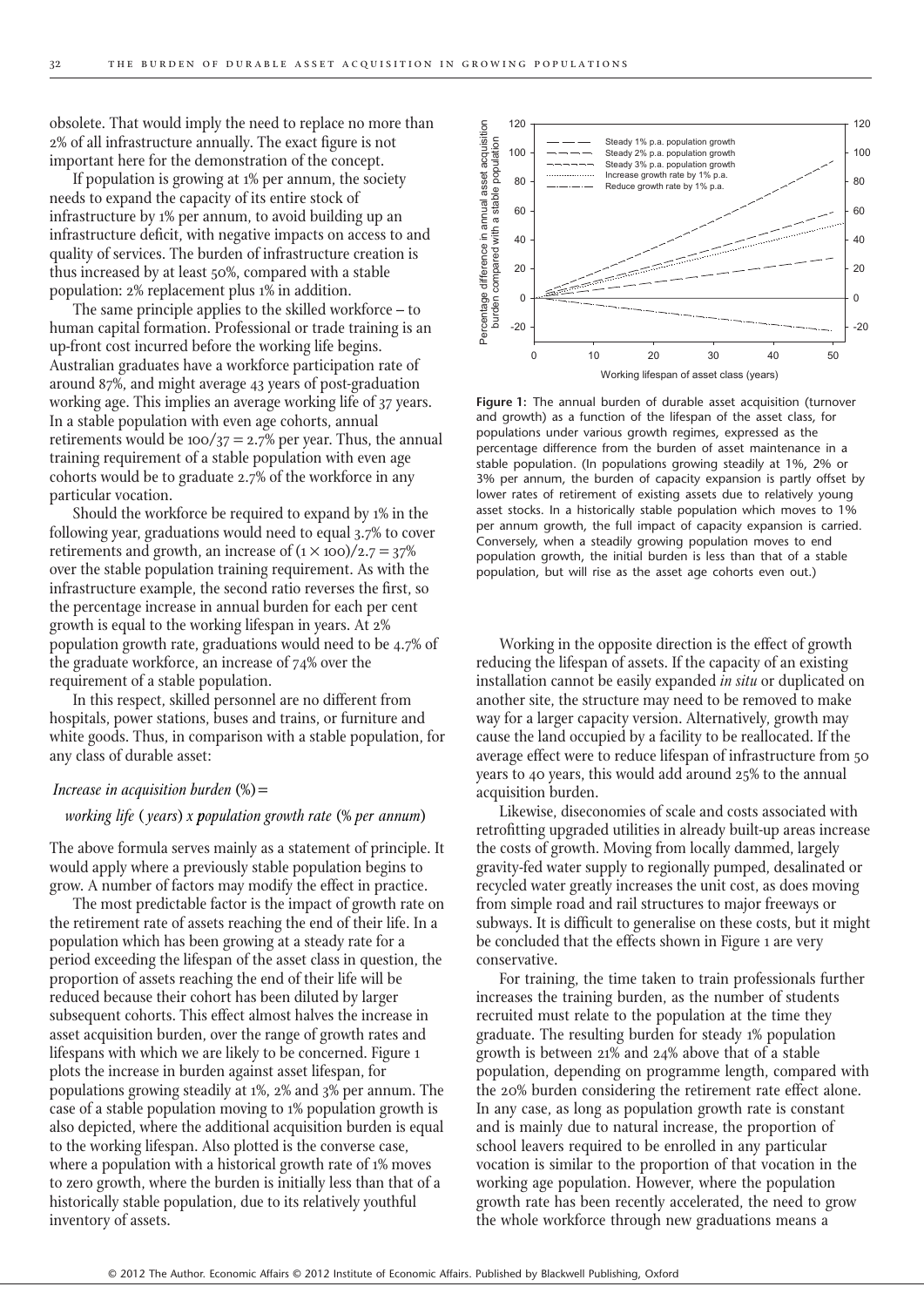|                          | Assumed<br>lifespan | Annual<br>expenditure | Capacity<br>expansion | Cost in excess of<br>stable population |
|--------------------------|---------------------|-----------------------|-----------------------|----------------------------------------|
|                          |                     |                       |                       |                                        |
| Infrastructure in GFCF   | 50                  | 283                   | 141.8                 | 112.4                                  |
| Household furnishings    | 15                  | 24                    | 4.5                   | 2.8                                    |
| Motor vehicles           | 10                  | 20                    | 2.6                   | 1.6                                    |
| Computer and audiovisual |                     | 9.5                   | 0.6                   | 0.4                                    |
| Tertiary education       | 37                  | 25                    | 10.1                  | 7.2                                    |
| Total                    |                     |                       | 159.6                 | 124.4                                  |
| Percent of GDP           |                     |                       | 12.2%                 | 9.5%                                   |
| Percent of GNI           |                     |                       | 14.8%                 | 11.5%                                  |
| Cost per person added    |                     |                       | A\$490,000            |                                        |

**Table 1:** Estimates of Australian expenditure on major categories of durable assets in the 2010/11 financial year, the contribution of capacity expansion to accommodate population growth, and the cost in comparison to a long term stable population

Source: Expenditure components of Gross Fixed Capital Formation (GFCF) and Household Consumption from Australian Bureau of Statistics (2011) (Cat. 5206.0 and 6470.0).

significantly higher proportion of school leavers must be trained.

Barring capacity constraints, an increase in population tends to increase economic activity and tax revenue in proportion to population increase. A 1% increase in population would be expected to increase GDP and tax revenue by approximately 1%. A number of studies, some attempting to demonstrate economic benefit from population growth, have affirmed the conclusion that the effect on per capita GDP is small to absent (Productivity Commission, 2006; Collacott, 2003; Cocks, 1996; Turner, 2009a; House of Lords Economics Committee, 2007).

However, as we have seen, the cost of acquiring durable assets to maintain service levels increases at a very much greater rate, due to the durability factor. Clearly 1% more GDP or tax revenue cannot pay for 25–50% more public infrastructure creation, 50–100% more housing construction, 20–37% more training places, 5–15% more vehicles, 10–20% more appliances and fittings, and so on. Within the economy, activity is diverted to the task of capacity expansion, and consequently withdrawn from other provision of goods and services.

### **Magnitude of cost of population growth**

While the durability factor suggests a significant increase in societal costs resulting from population growth, these costs are not easily quantified. Various estimates for the cost of adding a person or household suggest figures in the hundreds of thousands of dollars.

In 1986, MIT economist Lester Thurow published an opinion piece in which he estimated that it takes around 25% of GDP to sustain 2% population growth and that, because of this, no country is likely to progress economically with growth rates above 2% (Thurow, 1986). The cost of fully equipping extra people was thus estimated at 12.5% of GDP per 1% of population growth.

Pursuing the Australian example, in the year to December 2010 population grew 1.45% adding some325,500 people. The average population growth rate of Australia over the past 40 years has been around 1.4% per annum. Hence, while growth rates in the three years previous to 2010 were higher, in terms of the expected retirement rate of assets a steady 1.4% growth rate may be assumed to apply. The average age of infrastructure of

21 years is consistent with an average infrastructure lifespan of approximately 50 years at this growth rate. Table 1compiles a rough and incomplete list of expenditure on durable assets in Australia for the financial year 2010/11. It estimates capacity expansion at over 12% of GDP and almost 15% of GNI. This analysis assumes that infrastructure spending is keeping pace with societal needs, that asset retirements are based on the steady 1.4% growth model, and ignores inefficiencies of scale and shortened lifespan due to growth, which would increase the proportion of total expenditure attributable to capacity expansion. Compared with a long-term stable population, in which the asset retirement rate would be higher, the cost burden is estimated at 9.5% of GDP or 11.5% of GNI.

Thurow's calculation did not consider differences in asset retirement rate. In comparison with his estimate, this analysis estimates a capacity expansion cost of 10% of GNI per 1% population growth, or a burden of 8% of GNI per 1% population growth above the costs endured by a stable population. Given that these estimates are incomplete and conservative in a number of assumptions, the analysis is broadly consistent with Thurow's. It is widely accepted that infrastructure spending has not kept pace with Australia's recent population growth surge (Engineers Australia, 2010). Hence the actual expenditure in Table 1 may significantly underestimate the required asset acquisition burden to maintain quality of life.

## **Reconceptualising the costs of population growth**

The above analysis suggests that population growth is a significant cost at a societal level. It may seem surprising, then, that population growth is not widely recognised as an economic burden. The following perspectives are offered to explain why the cost has remained elusive.

### *Capacity expansion is a recurrent cost of growing populations*

Probably the largest contributing factor is the misconception that all spending on durable assets is 'investment'. For the purpose of this discussion, all the additional infrastructure, equipment and training needed to maintain the same level of service provision, utility or amenity to a larger population is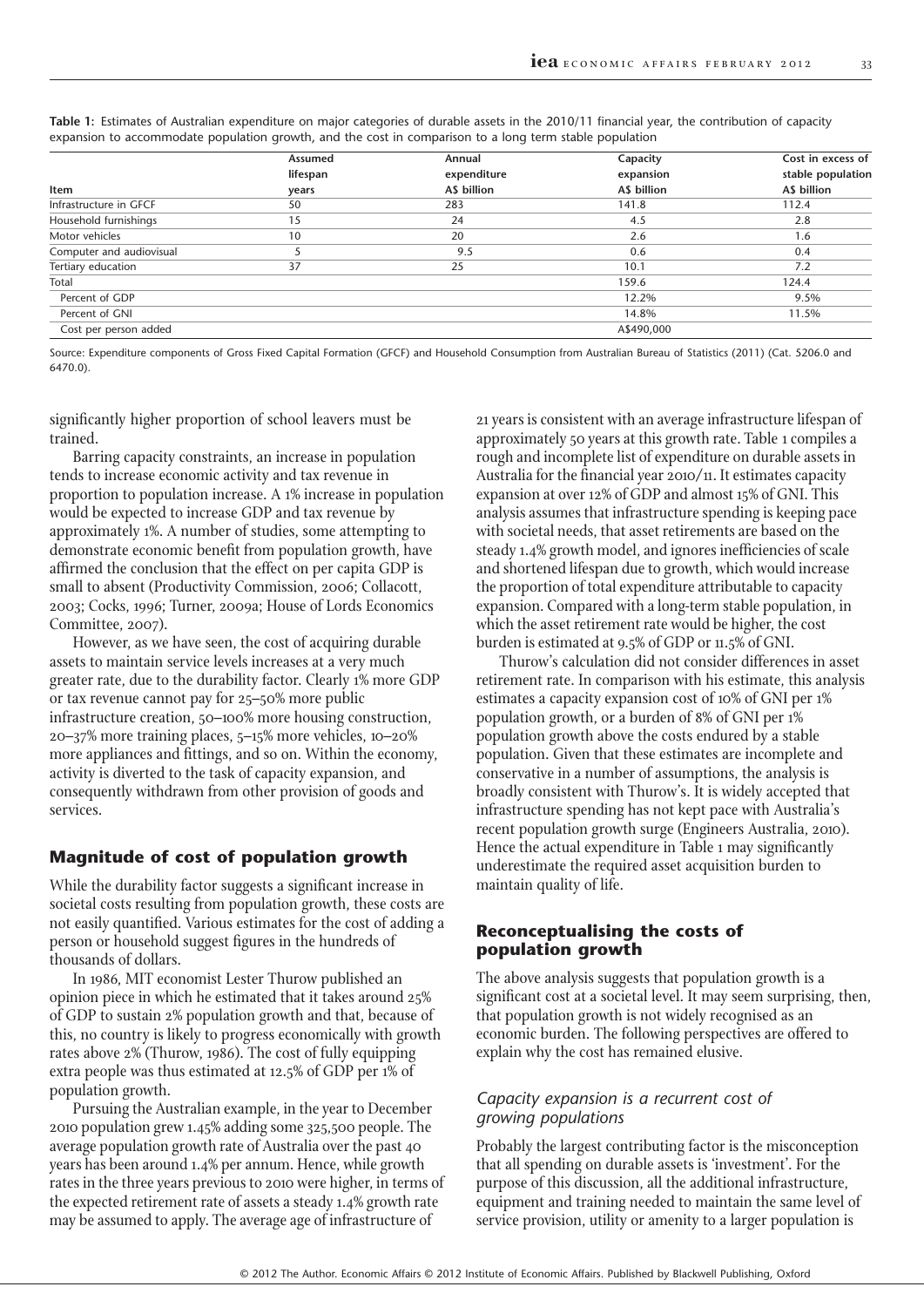termed capacity expansion. Capacity expansion is not an investment, in the sense of a current sacrifice for future gain, as the result is only stasis, not gain. If capacity expansion keeps pace with population growth, people who consistently obtain power when they turn on a switch or water through their tap continue to be able to do so. Those who expect to receive prompt and high quality medical care when they need it can continue to hold that expectation. Average commuting time would not increase and school classes would not expand. If capacity expansion fails to keep pace, any of these conditions already attained by a society may be eroded. Capacity expansion is therefore a recurrent cost.

It is recognised as unwise to fund recurrent costs by borrowing. If we take out a loan to buy this week's groceries, next week we have the same problem of funding the groceries and the additional burden of repaying the loan. Yet the major costs of capacity expansion, particularly for infrastructure, are regarded as investment simply because they add to the inventory of assets. Such an addition may indeed be a benefit, if not negated by adding to the requirement for such assets. No attempt is made to differentiate between those acquisitions which are adding to per capita utility (getting ahead), and those which are merely maintaining per capita utility (treading water). Both are regarded as 'investment', and hence are not conceptualised as 'cost' and not physically tallied in budgetary forward planning of recurrent costs. Figure 2 attempts to illustrate this distinction diagrammatically.

The label of 'inventory investment' is one of the main reasons that the costs of population growth have been rendered invisible. Others include

**demand growth**

• GDPism, or a focus on economic metrics to the neglect of the goals for which they are surrogate. Clearly, if greater



**Figure 2:** Conceptual illustration of: A. the components of durable asset acquisition as recurrent cost or investment, and B. the escalation of deficit if capacity expansion fails to keep pace with population growth

utility could be gained by avoiding the need for an expense than by responding to the need, then avoiding it is a better outcome even if GDP is lower as a result. Bushfires and tsunamis may boost GDP in the short-term, as the resulting rebuilding activity is measured as an economic stimulus. What is not recognised is that this activity diverts capacity from other activities which could add utility, only to replace utility that already existed. The diversion is not always obvious, because it may be drawn from the future, either through borrowing or drawing on insurance (inevitably increasing future premiums), or reduced capacity to save. Population growth creates the need for activity to regain a previously existing quality of life, in exactly the same way as natural disasters.

- 'Snapshot' modelling, of which the Australian Treasury's 2010 Intergenerational Report is a typical example. It compares 2009 with 2050, assuming the same levels of per capita infrastructure and service provision exist, but omitting to consider quantitatively how they are brought into existence. In this case, in which a 60% increase in population is anticipated over that period, almost twice as many of them must be brought into existence than under projections with achievable stabilisation at 24–26 million. Other dynamic factors are also ignored, such as the increasing personal debt levels, decreasing national savings, increasing dependence on foreign capital with concomitant foreign debt repayments and repatriation of profits to foreign investors, all implicit in the population growth projection and its anticipated maintenance of property appreciation.
- Costs are dispersed across various sectors and levels of government: school buildings are in the education budget, new hospitals in the health budget, prisons in the correctional services budget, etc. Telecommunications are funded federally, railways by states and waste handling facilities by local authorities. Electricity facilities, which were once publicly funded, now fall in the budgets of private corporations, but come from residents' pockets whether by taxes or service charges. Nowhere is there a comprehensive accounting of capacity expansion. In contrast, the cost of old age pensions or health care is easily cited.

#### *Real per capita GDP or GNI is only what is left after capacity expansion*

The metric 'GDP per capita' or the arguably more pertinent 'GNI per capita' are assumed to reflect the average utility rendered to each citizen as a result of aggregate economic activity. That is, it slices the whole pie into an equal portion for each. But capacity expansion does not provide any additional utility to the existing population. It may indeed reduce utility, in a number of monetary and non-monetary ways. It is a cost incurred only on behalf of future population.

Since capacity expansion is usually playing catch-up, it is seen to be for the sake of existing residents. It should be seen as delayed expenditure, on behalf of people who were not yet added at the time the additional capacity was actually needed. If people stopped being added, service capacity would catch up and then the cost would disappear.

**A.**

**= investment** (getting ahead)

**due to population growth**

expansion mprovement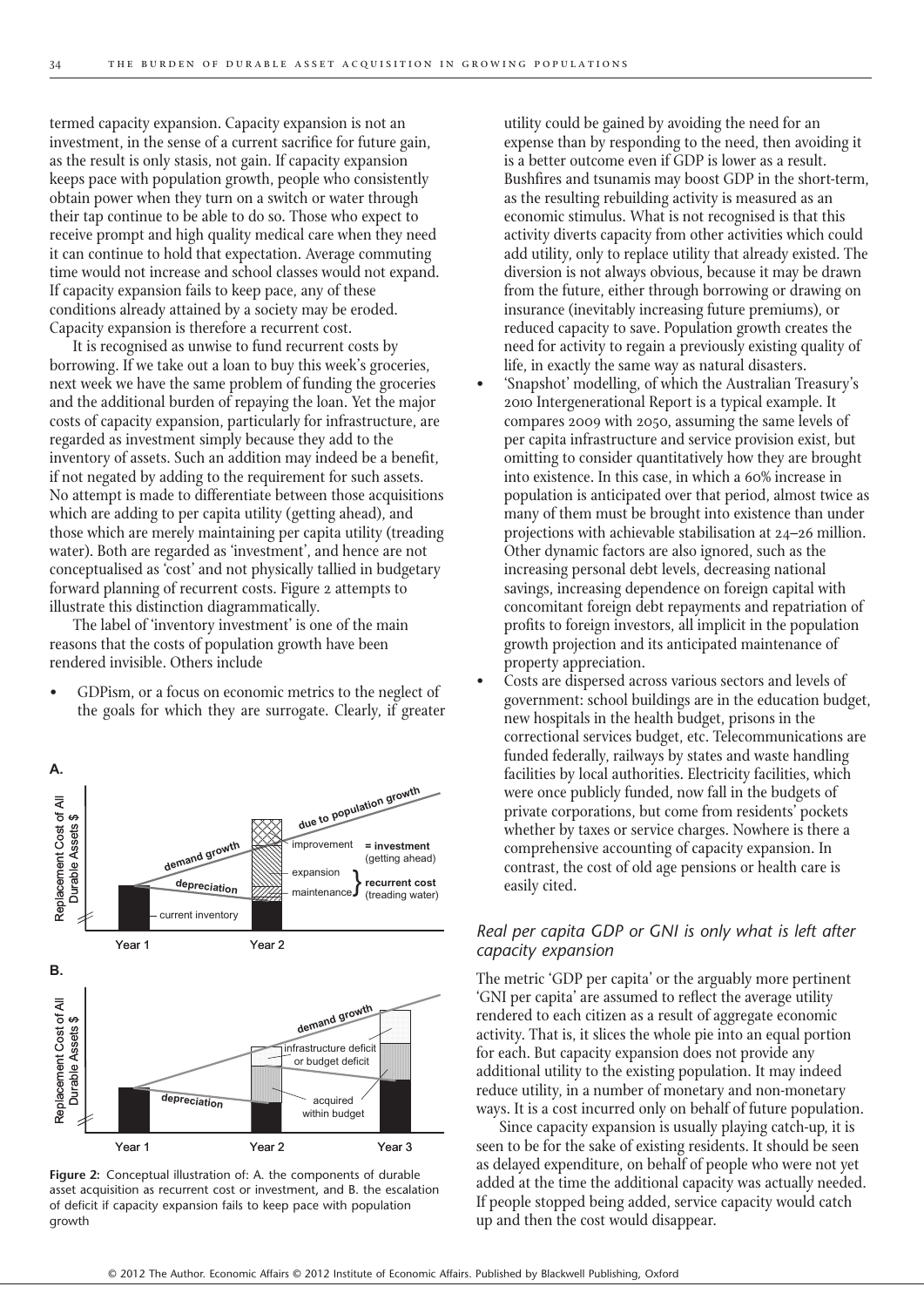

**Figure 3:** The pie of gross national income divided among demographic categories, on a notional 'per capita' basis. (Capacity expansion (the cost attributed to the 'not yet added') is provisionally assumed to have a cost of 10% of GNI per percentage of population growth. Current population growth rates and percentage under 15 and over 65 are from Population Reference Bureau 2011.)

It can be useful to look at capacity expansion as attributable to a third class of dependents, the 'not-yet-added'. There has been much discussion about demographic ageing and the cost burden of 'dependent' aged people. This discourse rarely acknowledges concurrent reduction in young dependants, nor the relative costs and contributions of young and old. More pertinently, the argument that population growth can be used to diminish the burden of ageing completely ignores the costs of the not-yet-added, who currently produce nothing and pay no tax but require substantial current expenditure.

For instance, Australian Treasury (2010) anticipates additional health and welfare costs attributable to ageing expanding gradually to 2.4% of GDP by 2050, under a population projection that anticipates 1.2% per annum growth. This ageing burden is presented as an imperative for population growth. However, population stabilisation would only increase the cost of ageing by an additional 0.8% of GDP by 2050. To avoid, or rather, to defer this cost, an amount probably exceeding 10% of GDP is needed immediately and continuously for capacity expansion of 1.2% per annum.

The pie charts in Figure 3 graphically illustrate this burden, using the conservative estimate of capacity expansion cost of 10% of GNI per percent of population growth. While these charts could do with much refinement, to reflect the relative costs and workforce participation of age classes, they provide a clearer picture of the 'demographic dividend' which reducing population growth provides. Not only does it shift the balance from young to working age people, but it greatly diminishes the burden of capacity expansion, increasing the proportion of total economic activity available to serve current people – less 'treading water' and more 'getting ahead'.

This model depicts capacity expansion as a much greater impact on 'total dependency' than demographic ageing. By comparison, increasing the proportion of people aged over 65 has relatively little effect. Australia currently has 4.8 people of working age per retiree, while Japan has only 2.8. Yet the cost of capacity expansion would need to be no more than 3% of GNI per percent population growth for Australia's working age slice of the pie to be as large as Japan's. The cost is clearly much greater than this, making population growth a far greater burden than the extent of ageing it may offset.

#### **Incidence of costs**

The costs of accommodating added people are spread broadly over the existing population, to the extent that it is difficult for individuals to trace the source of their financial stress to population growth.

The recent sudden increase in population growth in Australia provides a salient example. From 2004 to 2009, population growth rate surged from 1.1% p.a. to 2.1% p.a., fuelled by expansion of the skilled immigration programme and pro-natalist government rhetoric and policies including a 'baby bonus' payment. The anticipated impacts of population ageing, expressed in the Treasury's First Intergenerational Report in 2003, were the primary justification for these policy changes. A proportion of this surge was due to increased numbers of foreign students on temporary visas, but their expectation of permanent residency clearly caused this increase. When residence entitlements were wound back in 2009, enrolments dropped dramatically, accounting for much of the growth reduction in 2010. However, in response to special pleading by university vice chancellors, entitlement to remain in Australia has been partly restored.

The past decade has seen a dramatic increase in the cost of living in Australia, together with a rapid expansion of both public and private debt. Utility and rates charges have approximately doubled, and are anticipated to rise steeply in coming years as capacity shortfalls are addressed. Congestion of roads, public transport, ports and hospitals have become dominant issues in public discourse, testifying to these capacity shortfalls. Road tolls are starting to become a significant expense for capital city residents. Demand for capital has kept interest rates high, impacting on small businesses and magnifying the effect of escalating property values on first home buyers and tenants. (The impact of population growth on property values is a separate effect to that of durable asset acquisition, which will not be explored in this article.)

New South Wales State investment in public infrastructure more than doubled from 2004/05 to 2011/12 (Engineers Australia, 2010), with the spend in both those years corresponding to over A\$170,000 per resident added in the previous year, and rising from 2% to 4% of Gross State Product (GSP). Spending by local government authorities is estimated to be of a similar magnitude (QCIA, 2009). Over this time, Engineers Australia (2010) reported a slight decline in the standard of infrastructure provision. Public perception of gross neglect of infrastructure provision was instrumental in the landslide election defeat of the NSW Government in 2011. Queensland, growing faster than NSW, doubled public sector gross capital formation from 4.2% of GSP in 2004 to 8.2% in 2008, and QCIA (2009) advised five years at this level was required to clear the backlog, with an ongoing rate of 7% of GSP to keep pace with growth. The current Queensland State budget for capital expenditure is similar to the NSW figure of over \$170,000 per added resident, after removing the A\$1.75 billion for reconstruction following last summer's floods and cyclones. Despite the sale of substantial public assets in the past year and an unprecedented mining boom, 80% of this capital expenditure is anticipated to be borrowed (Queensland Treasury, 2011). The alternative, a significant increase in taxation, has been resisted to date.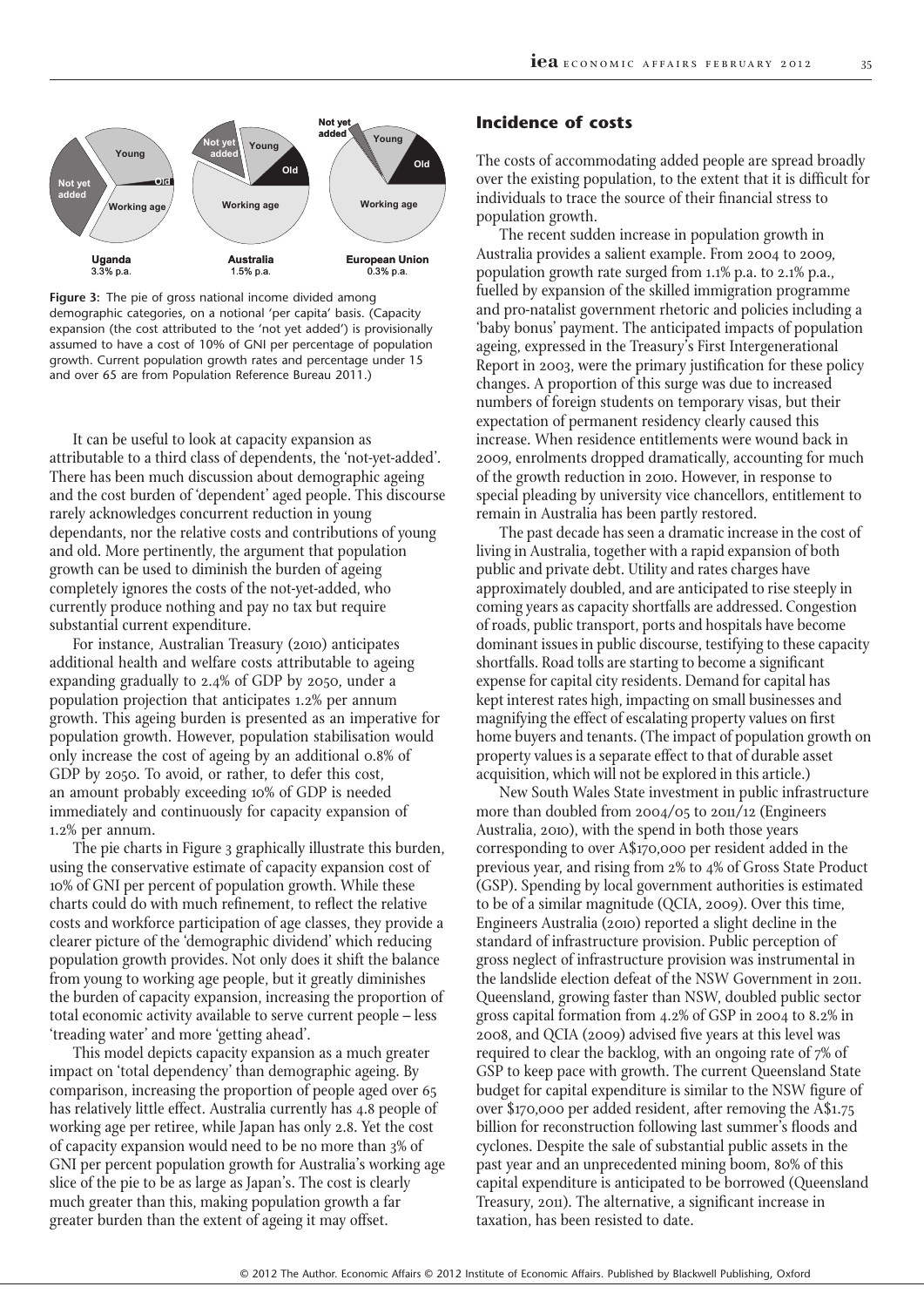# **Discussion**

Asset acquisition burden has some overlap with the theory of capital shallowing (Coale and Hoover, 1958), but explains some of the empirical weakness of the latter. Capital shallowing regards capital as an element of economic productivity, affecting income. Like almost all literature on economic impacts of population growth, it compares outcomes based on measures of income or aggregate economic activity as an indicator of wealth. While per capita GDP is acknowledged as an imperfect measure of wealth, it is generally considered unbiased in international comparisons. *Ceteris paribus*, greater GDP per capita suggests greater wealth.

The current thesis focuses on the impact of population growth on the cost side of the ledger. If the cost structure of growing populations differs from that of stable populations, *ceteris paribus* does not hold. The utility gained by a growing population as a result of its aggregate economic activity may not be similar to the utility gained by a stable population with the same GDP per capita.

Population growth may indeed increase gross fixed capital formation, but without increasing productivity per capita. A higher effective savings rate may even ensue, as the cost of capital formation reduces other consumption. The extent to which this happens by lowering wages, as muted by Kelly (1988), or by increasing cost of living by incorporating the cost of capacity expansion into service charges, has little effect on the outcome. Certainly the lower capital inheritance rate component of capital shallowing (Turner, 2009a; 2009b) is a major source of the increased cost of living in growing populations.

Although generally omitted from discussion of capital shallowing, the dilution of fixed natural or environmental capital by population growth may become the dominant constraint on economic prospects and living standards as nations, and indeed the planet, exceed their natural carrying capacity. The focus on savings rate (Kelly, 1988), assuming that capital can be infinitely created through saving, ignores the unfungible character of these natural assets and the services they provide.

While this article does not deal with issues of carrying capacity, its focus potentially has greater relevance to public policy because of the shorter time frame in which impacts are anticipated to have effect.

Effects of population size are slow, with significant change in the relatively uncertain future. It is easy to have faith that technological innovation will take care of them. It is also easy to dismiss the urgency of population policy measures, as their effects are deemed to be too slow to address near-term problems. However, effects of population growth rate are much more immediate, as Australia's recent population surge illustrates. Infrastructure and skills deficits quickly erode productivity and services, while costs escalate. Conversely, a slowing population growth rate immediately allows existing capacity for capital formation to 'get ahead', improving service access and quality. There can be snowball effects on productivity and poverty alleviation, particularly when this applies to educational capacity. This is largely the story of East Asia's economic rise, as described by Bloom *et al*.  $(2000).$ 

The 'demographic dividend' of slowing population growth has long been recognised, giving societies a period of low dependency ratio as the proportion of youth declines before the proportion of the aged increases (Bongaarts, 2009). Increased workforce participation of women is an additional bonus, which comes into effect more quickly after a lowering of the fertility rate (Sinding, 2009). What has not been previously acknowledged is that a similar dividend applies to inventories of fixed capital. A growing population will have a relatively young stock of assets, and after slowing population growth will enjoy a period of low turnover of this stock, increasing capacity to raise per capita capital accumulation.

The argument that technological innovation will avoid resource limits overlooks the opportunity cost of absorbing such improvements with population growth. There is no doubt that technology has increased the human carrying capacity of the planet several fold in the past two centuries, particularly by increasing the productivity of land, and by substituting some of the products of land (particularly fuel, fibre and reduced nitrogen) with mined materials. However, in the absence of population growth, these same innovations may have delivered a high quality of life in all nations while limiting the human footprint to a level compatible with healthy biodiversity and a stable climate. The difference between the United Nation's low population projection and its high projection (on which we have lately been tracking, according to Population Reference Bureau data) may be similarly measured as the extent of development or avoided deprivation our future innovations may achieve. Even ignoring, for the moment, the unsustainability of several threads of the technological fabric on which our expanded population now depends, the opportunity cost of population growth would seem very high, unless one takes the view that the quantity of human lives is a greater goal than their quality.

Economic discourse can ultimately only inform the ethical basis for population policy. Some believe any discussion of the pros or cons of population growth is predicated on an unacceptable intention to meddle with an inalienable right or sacred project of procreation. Others despair at the plight of women whose health, economic security and social autonomy are threatened by unwanted fertility which could be alleviated for the want of a small investment in contraception. Some see contraception and acceptance of small family size as a necessary ecological counterbalance for the advances in medicine and hygiene that have reduced human mortality. While some see migration as a right, others see it as an inadequate response to the underlying causes of human displacement, ultimately sustaining and transplanting those causes. The rights of other species and the rights of children to inherit sufficient means for sustenance probably deserve more attention than they have been given.

At some point, public policy should articulate a position in these moral conflicts, rather than allowing complacency or misconception to dictate society's fate. Policy makers may do well to observe that, with the exception of a few oil-rich nations, no country has lifted itself out of poverty without first reducing its fertility rate (APPG-PDRH, 2007). The oil-rich states have reduced fertility to a much smaller extent, consistent with their less wealthy neighbours, arguing against the claim of development as the best contraception (cited in